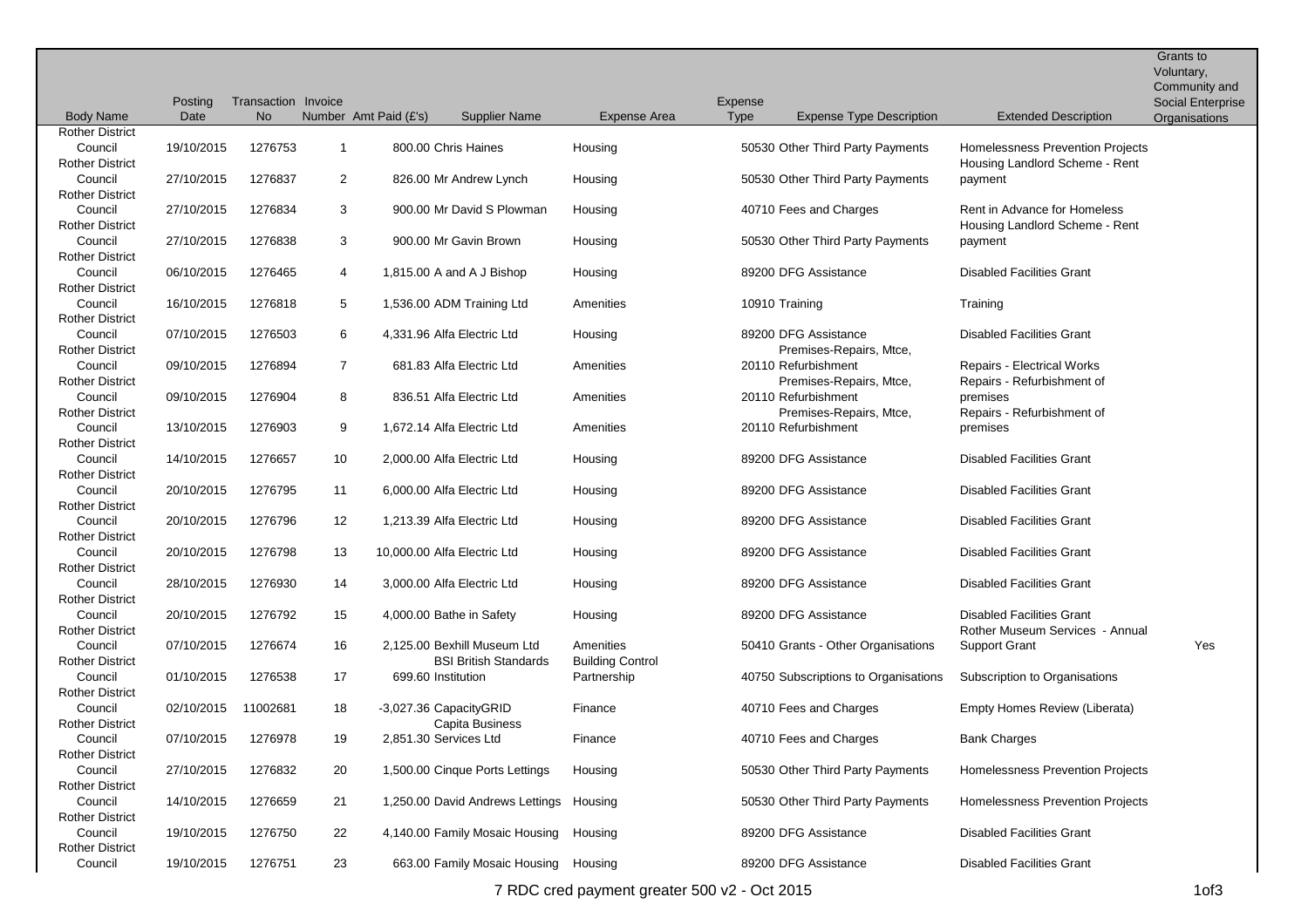|                                   |                |                     |    |                                               |                            |             |                                  |                                        | Grants to<br>Voluntary, |
|-----------------------------------|----------------|---------------------|----|-----------------------------------------------|----------------------------|-------------|----------------------------------|----------------------------------------|-------------------------|
|                                   |                |                     |    |                                               |                            |             |                                  |                                        | Community and           |
|                                   | <b>Posting</b> | Transaction Invoice |    |                                               |                            | Expense     |                                  |                                        | Social Enterprise       |
| <b>Body Name</b>                  | Date           | <b>No</b>           |    | Number Amt Paid (£'s)<br><b>Supplier Name</b> | Expense Area               | <b>Type</b> | <b>Expense Type Description</b>  | <b>Extended Description</b>            | Organisations           |
| <b>Rother District</b><br>Council |                | 1276793             | 24 |                                               |                            |             |                                  | <b>Disabled Facilities Grant</b>       |                         |
| <b>Rother District</b>            | 20/10/2015     |                     |    | 2,990.00 Family Mosaic Housing                | Housing                    |             | 89200 DFG Assistance             |                                        |                         |
| Council                           | 20/10/2015     | 1276794             | 25 | 900.00 Family Mosaic Housing                  | Housing                    |             | 89200 DFG Assistance             | <b>Disabled Facilities Grant</b>       |                         |
| <b>Rother District</b>            |                |                     |    |                                               |                            |             |                                  |                                        |                         |
| Council                           | 20/10/2015     | 1276797             | 26 | 1,105.32 Family Mosaic Housing                | Housing                    |             | 89200 DFG Assistance             | <b>Disabled Facilities Grant</b>       |                         |
| <b>Rother District</b>            |                |                     |    |                                               |                            |             |                                  |                                        |                         |
| Council                           | 28/10/2015     | 1276929             | 27 | 1,500.00 Family Mosaic Housing                | Housing                    |             | 89200 DFG Assistance             | <b>Disabled Facilities Grant</b>       |                         |
| <b>Rother District</b>            |                |                     |    | Fox and Sons                                  |                            |             |                                  |                                        |                         |
| Council                           | 06/10/2015     | 1276467             | 28 | 1,000.00 (Sequence UK Ltd)                    | Housing                    |             | 50530 Other Third Party Payments | Homelessness Prevention Projects       |                         |
| <b>Rother District</b>            |                |                     |    | Fox and Sons                                  |                            |             |                                  |                                        |                         |
| Council                           | 28/10/2015     | 1276955             | 29 | 1,400.00 (Sequence UK Ltd)                    | Housing                    |             | 50530 Other Third Party Payments | Homelessness Prevention Projects       |                         |
| <b>Rother District</b>            |                |                     |    | Heidi Sanderson T/A                           |                            |             |                                  |                                        |                         |
| Council                           | 14/10/2015     | 1276653             | 30 | 1,350.00 Sandersons                           | Housing                    |             | 50530 Other Third Party Payments | Homelessness Prevention Projects       |                         |
| <b>Rother District</b>            |                |                     |    | Hitachi Capital Vehicle                       |                            |             |                                  |                                        |                         |
| Council                           | 01/10/2015     | 1276506             | 31 | 14,057.12 Solutions Ltd                       | Finance                    |             | 95270 Contract Hire Cars         | <b>Contract Hire Car Lease Costs</b>   |                         |
| <b>Rother District</b>            |                |                     |    |                                               |                            |             |                                  |                                        |                         |
| Council                           | 01/10/2015     | 1276823             | 32 | 806.68 KCOM Group Plc                         | Technology                 |             | 40910 Telephones                 | <b>BT Smartnumber Charges</b>          |                         |
| <b>Rother District</b>            |                |                     |    |                                               |                            |             |                                  |                                        |                         |
| Council                           | 07/10/2015     | 1276658             | 33 | 2,616.62 KCOM Group Plc                       | Technology                 |             | 40910 Telephones                 | <b>BT Smartnumber Charges</b>          |                         |
| <b>Rother District</b>            |                |                     |    |                                               |                            |             |                                  |                                        |                         |
| Council                           | 01/10/2015     | 1276552             | 34 | 900.00 LESSHOMELESS LTD                       | Housing                    |             | 40710 Fees and Charges           | Bed and Breakfast Accom - misc.        |                         |
| <b>Rother District</b>            |                |                     |    | Mr R J Sheppard T/A E                         |                            |             |                                  |                                        |                         |
| Council                           | 02/10/2015     | 1276868             | 35 | 1,191.12 A R Sheppard                         | Amenities                  |             | 40710 Fees and Charges           | <b>Consultants Fees</b>                |                         |
| <b>Rother District</b><br>Council | 15/10/2015     | 1276824             | 36 | 2,160.00 Ocella Ltd                           | Planning                   |             | 40710 Fees and Charges           | Ocella - Report<br>Dev/Implement/Train |                         |
| <b>Rother District</b>            |                |                     |    |                                               |                            |             |                                  |                                        |                         |
| Council                           | 14/10/2015     | 1276654             | 37 | 1,050.00 One Stop Estates                     | Housing                    |             | 50530 Other Third Party Payments | Homelessness Prevention Projects       |                         |
| <b>Rother District</b>            |                |                     |    | <b>Pitney Bowes Purchase</b>                  |                            |             |                                  |                                        |                         |
| Council                           | 06/10/2015     | 1276669             | 38 | 590.68 Power                                  | <b>Corporate Resources</b> |             | 40710 Fees and Charges           | franking machine costs                 |                         |
| <b>Rother District</b>            |                |                     |    | <b>Pitney Bowes Purchase</b>                  |                            |             |                                  |                                        |                         |
| Council                           | 06/10/2015     | 1276669             | 39 | 8,080.00 Power                                | Finance                    |             | 99010 Stock Accounts             | Town Hall Franking Machine             |                         |
| <b>Rother District</b>            |                |                     |    | Premier Paper Group                           |                            |             | Photocopy Paper (PRINT           |                                        |                         |
| Council                           | 05/10/2015     | 1276611             | 40 | 67.32 Ltd                                     | Technology                 |             | 40530 ROOM ONLY)                 | Tinted A4 80GSM                        |                         |
| <b>Rother District</b>            |                |                     |    | Premier Paper Group                           |                            |             | Photocopy Paper (PRINT           |                                        |                         |
| Council                           | 05/10/2015     | 1276611             | 41 | 557.76 Ltd                                    | Technology                 |             | 40530 ROOM ONLY)                 | Colour Copy Paper SRA3                 |                         |
| <b>Rother District</b>            |                |                     |    | Premier Paper Group                           |                            |             | <b>General Stationery (PRINT</b> | General Stationery (Print Room         |                         |
| Council                           | 06/10/2015     | 1276761             | 42 | 1,118.40 Ltd                                  | Technology                 |             | 40520 ROOM ONLY)                 | ONLY                                   |                         |
| <b>Rother District</b>            |                |                     |    |                                               |                            |             |                                  |                                        |                         |
| Council                           | 08/10/2015     | 1276710             | 43 | 1,200.00 Richard Wood                         | Planning                   |             | 40710 Fees and Charges           | <b>Agricultural Advice</b>             |                         |
| <b>Rother District</b>            |                |                     |    |                                               |                            |             | SLAs - Voluntary Assoc et al     |                                        |                         |
| Council                           | 01/10/2015     | 1276441             | 44 | 9,500.00 Rother Voluntary Action Finance      |                            |             | 50310 (Committee Approved)       | <b>SLA Delivery</b>                    | Yes                     |
| <b>Rother District</b>            |                |                     |    |                                               |                            |             | Premises-Repairs, Mtce,          |                                        |                         |
| Council                           | 05/10/2015     | 1276564             | 45 | 726.00 Roy Farley Flooring Ltd                | Amenities                  |             | 20110 Refurbishment              | Carpet and Flooring Fitting            |                         |
| <b>Rother District</b>            |                |                     |    |                                               |                            |             |                                  |                                        |                         |
| Council<br><b>Rother District</b> | 27/10/2015     | 1276817             | 46 | 13,500.00 Shining Lights<br>Accommodation     | Regeneration               |             | 40710 Fees and Charges           | <b>Bexhill Christmas Lights</b>        |                         |
| Council                           | 05/10/2015     | 1276634             | 47 | 588.00 Providers Ltd                          | Housing                    |             | 40710 Fees and Charges           | Bed and Breakfast Accom - misc.        |                         |
|                                   |                |                     |    |                                               |                            |             |                                  |                                        |                         |

7 RDC cred payment greater 500 v2 - Oct 2015